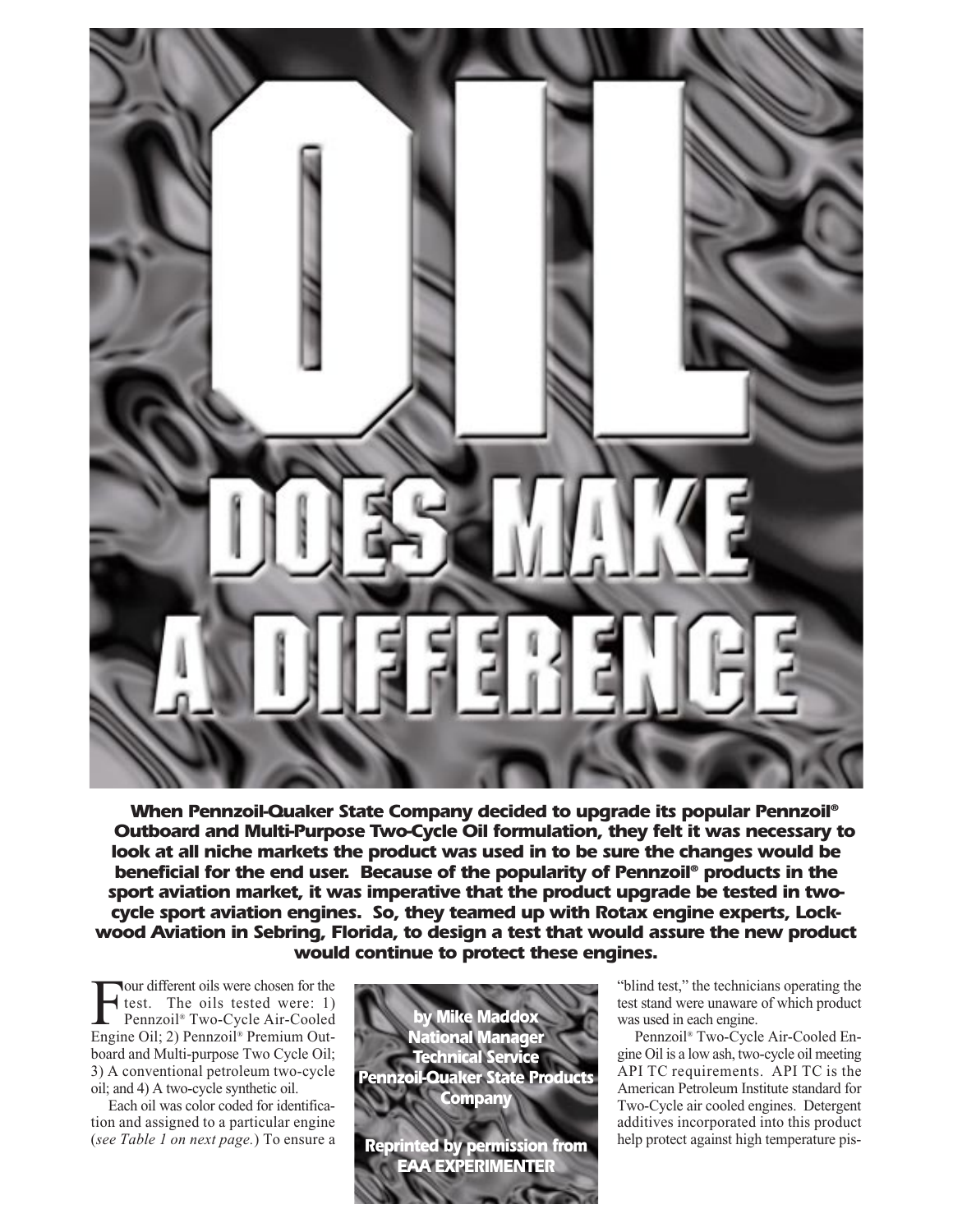

**Table 1**

# **Oil Code Product Description**

**Blue Pennzoil® 2-Cycle Air-Cooled Engine Oil Low ash API TC Red Pennzoil® Outboard and Multipurpose 2-Cycle Oil Ashless TC-W3 / API TC** Purple Conventional Petroleum 2 Cycle Oil **Low ash API TC**<br>1 Low ash API TC Yellow 2-Cycle Synthetic Oil **2-Cycle Synthetic Oil** 

| Table 2                                                                                                                     |                                  |
|-----------------------------------------------------------------------------------------------------------------------------|----------------------------------|
| <b>Operating Condition</b><br>Idle<br><b>Take Off - Full Power</b><br>Cruise - 5,800 rpm<br>Descent and landing - 4,000 rpm | <b>Time (minutes)</b><br>4<br>Δ7 |

ton ring sticking. This product has gained wide popularity over the last ten years in sport aviation two-cycle engines and is used in both air- and water-cooled two-cycle sport aviation engines with great success.

Pennzoil® Premium Outboard and Multi-purpose Two-Cycle Oil is a National Marine Manufacturers Association

(NMMA) TC-W3® certified two-cycle oil (see sidebar — "How Two-Cycle Oils Work") that also meets API TC. This product incorporates ashless dispersant chemistry. This product is also used in both air- and water-cooled two-cycle sport aviation engines and is now gaining popularity in Rotax 618 engine models, which are equipped with Rotax Adjustable Variable Exhaust (RAVE) valves.

In this test, the Pennzoil oils were compared to typical petroleum-based and synthetic low-ash two-stroke oils.

It is worthy to note that many pilots using synthetic oil may mix at a higher (leaner) fuel/oil ratio than the engine manufacturer may specify. Synthetic oils tend to work well against deposit formation at



these higher ratios, however engine manufacturers generally state that the higher (leaner) oil ratio may not provide enough residual protection from corrosion during extended storage conditions. Therefore, all oils run in this test were run at the manufacturer's recommended fuel/oil ratio of 50:1.

### *The Test*

Four new Rotax 503 two-cylinder fancooled engines were purchased and utilized since it is one of the most popular engines in this market. Each engine used a premix oiling system instead of the oil injection option. The engines were fueled with premium unleaded gasoline that was mixed with the test oils at the engine manufacturer's recommended ratio of 50:1. The engines were set up identically to achieve 6300 rpm at full throttle. After a one hour prescribed break-in cycle, the engines were run under strenuous onehour cycles simulating a typical flight routine — i.e., full power takeoff, cruise, descent, and idle conditions (*See Table 2 on this page*).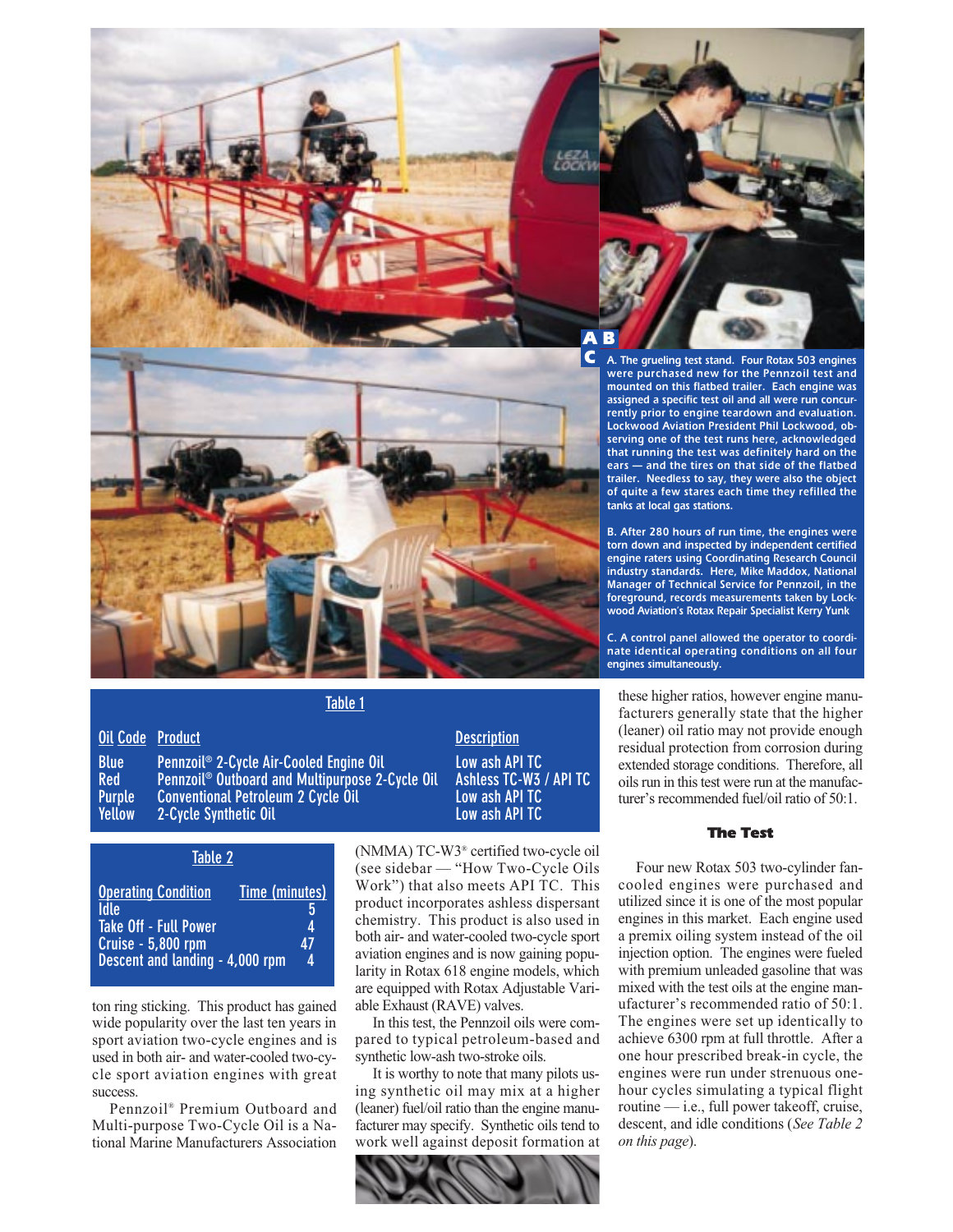**Graph 1**



After 280 grueling hours, the engines were disassembled, rated for deposit accumulation, piston ring sticking and measured for wear. Independent certified engine raters used Coordinating Research Council (CRC) industry standards to evaluate each engine in the areas of piston, ring and exhaust port deposit accumulation, piston ring sticking, piston scuffing, and ring and cylinder wear. Keeping these critical areas clean and free of deposits and wear helps ensure longer engine life.

The rating standards are based on a scale from 1 to 10. The higher the rating, the better the evaluation or performance of the lubricant in the specific area rated.

The piston rings were rated as to the state of sticking and the degree of circum-

ference around the piston that they were stuck. Deposits were evaluated by volume and appearance, ranging from 10 (cleanabsence of deposits) to 0.0 (maximum deposits – those deposits which take up ALL of the available space between moving parts and display rubbed or polished characteristics).

Resistance against cylinder head, piston and ring land deposits is very important in engines. Piston rings help remove heat from the piston and transfer it to the cooler cylinder walls, as well as provide sealing between the combustion chamber and crankcase. If deposits become too heavy and piston rings become stuck in their grooves, then premature wear and damage will occur due to the ring's inability to properly seal the combustion chamber and



transfer heat. Excessive cylinder head deposits increase the octane requirement of the engine and may also cause pre-ignition and detonation, leading to engine damage.

**Graph 1** shows that Pennzoil® Premium Outboard & Multi-purpose Two-Cycle Oil (identified as the red oil) performed exceptionally well, particularly in the areas of combustion chamber cleanliness and piston crown deposits. Pennzoil® Two-Cycle Air-Cooled Engine Oil (blue oil) performed exceptionally well in the areas of resistance to piston ring sticking and piston ring land deposits.

**Graph 2** evaluates piston skirt deposits on both the thrust and anti-thrust sides of the piston. The thrust side of the piston is the side that tends to bear most heavily against the cylinder wall during the power stroke. The anti-thrust side of the piston tends to bear most heavily against the cylinder wall during the compression stroke. When the transition occurs from the compression stroke to the power stroke, the connecting rod angle will change. This change causes a sudden shift of the side thrust on the piston. If there is any appreciable piston wear or deposits, contact of the piston skirt with the cylinder wall can occur.

## *Exhaust Port Deposits*

The photographs on the next pages show the deposits inside of the exhaust port. Deposit buildup in the exhaust port can affect the scavenging properties of the two-cycle engine. Also, in Rotax engines that use RAVE valves, resistance of an oil to deposit buildup is critical for proper operation of the variable exhaust valves.

The blue oil (Pennzoil® 2-Cycle Air-Cooled Engine Oil) performed extremely well as did the red oil (Pennzoil® Premium Outboard And Multi-Purpose Two-Cycle Oil).

The purple oil (conventional mineral) and the yellow oil (synthetic) formed significantly more deposits in the exhaust port area. However, "real world" tests using synthetic oils at typical leaner mixtures show far less deposits.

If we had any doubts, these tests confirmed that oil obviously does make a difference in the performance of a sport aviation engine! Pennzoil was proud to confirm that its line of two- cycle oils continue to provide the highest degree of performance in this demanding application.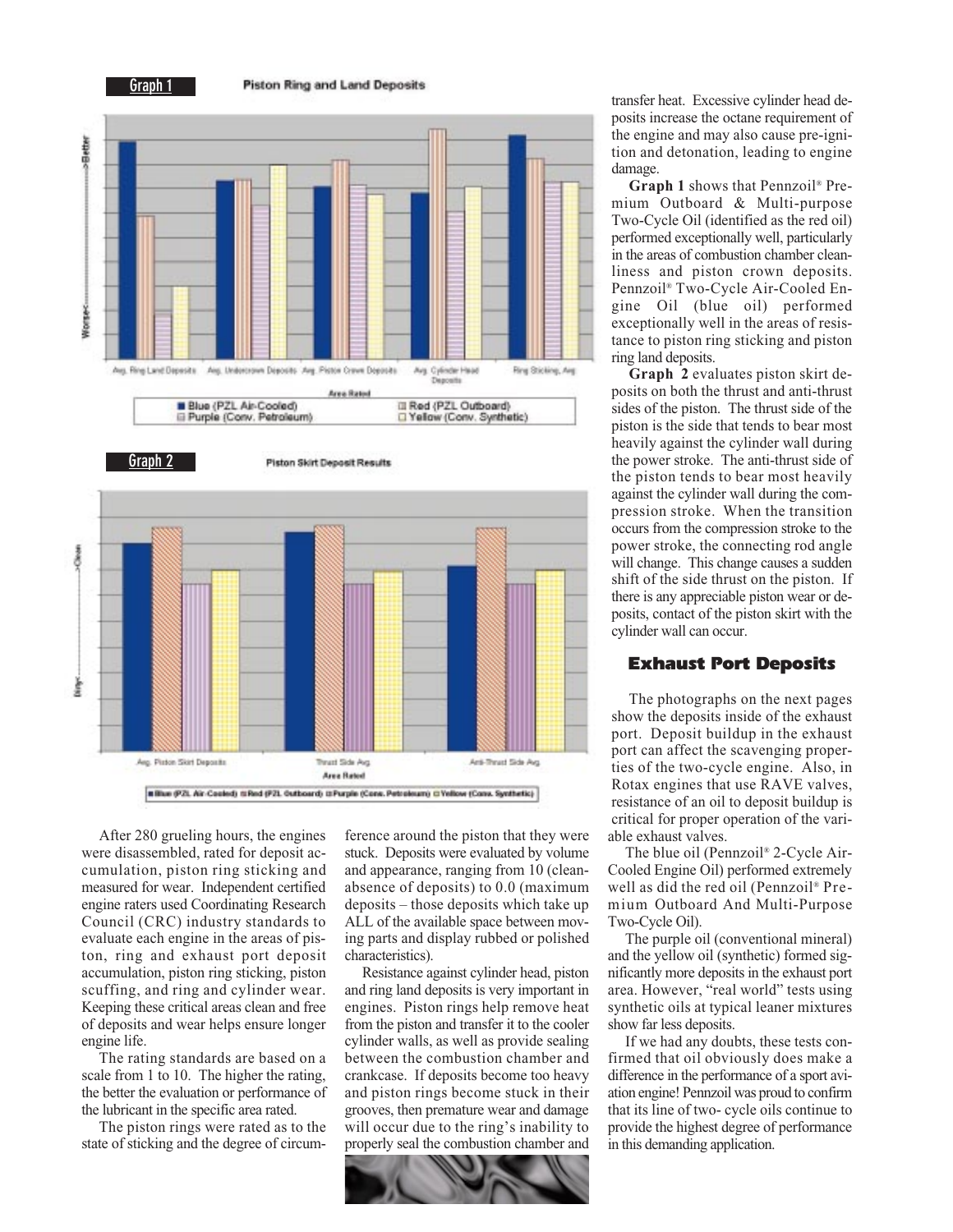





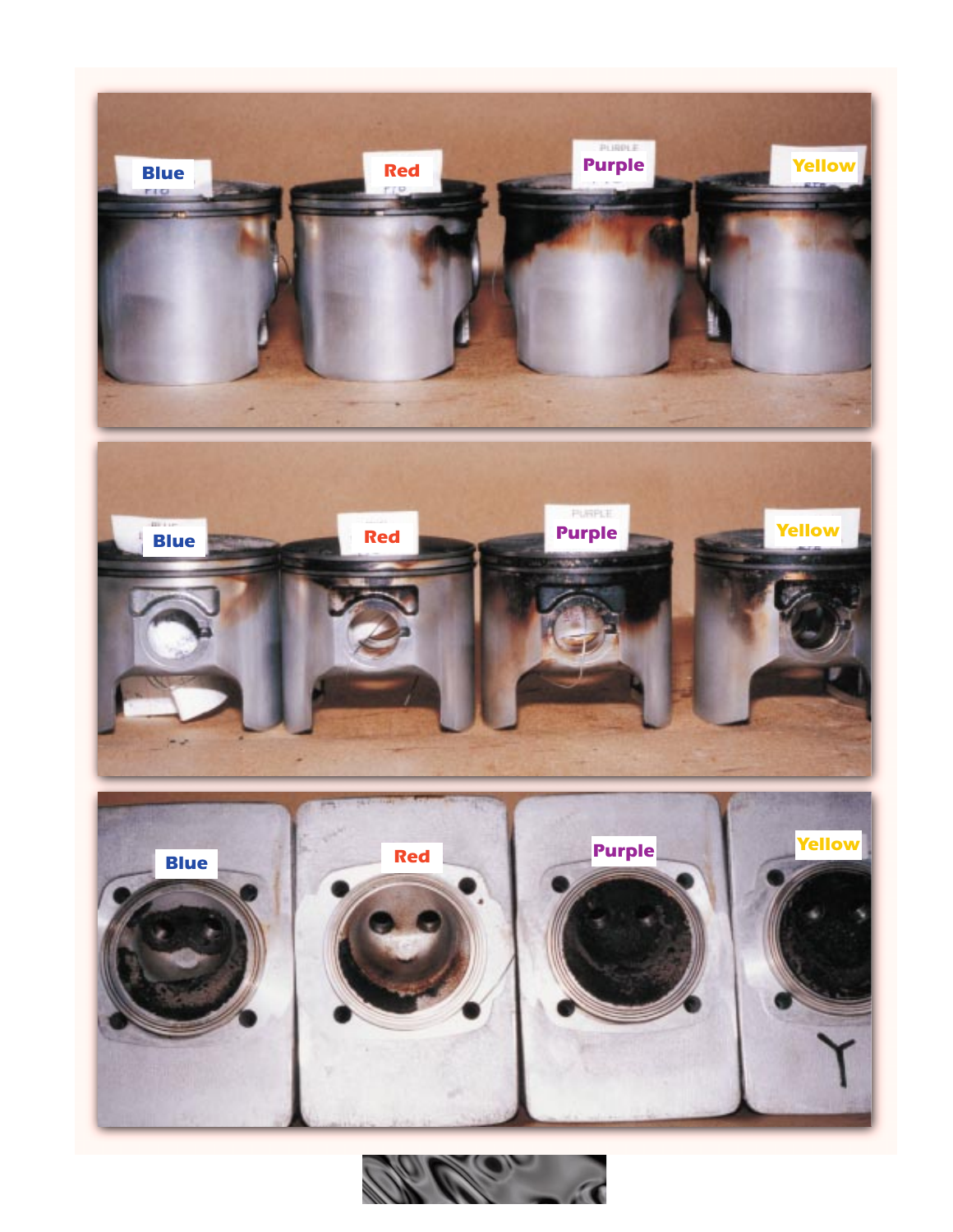



Pennzoil Premium Outboard and Multi Purpose 2 Cycle Oil • Pennzoil 2-Cycle Air Cooled Engine Oil